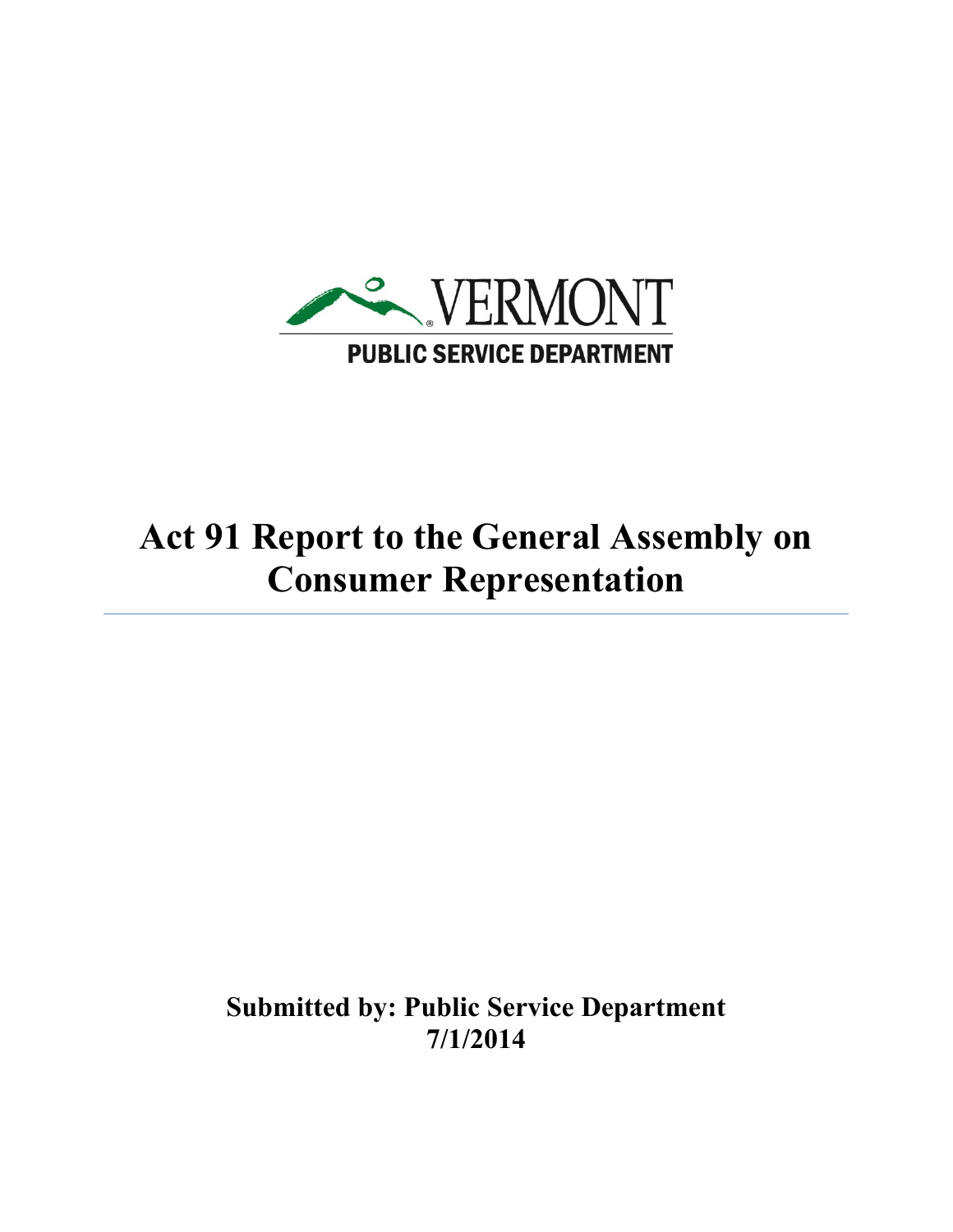Act 91 (S.25) requires a report from the Public Service Department ("Department" or "PSD") on how it determines the best interest of the consuming public as it performs its duties under 30 V.S.A. §2. The Act specifically focuses this report on residential, low-income, and small business consumers. It asks the Department to discuss how it ensures adequate representation of these consumers in matters before the Public Service Board ("Board"), to evaluate how it has represented these consumers in the past, and to describe how it could improve its representation. It also asks the Department to discuss its integration of the Consumer Affairs and Public Information ("CAPI") and Public Advocacy ("PA") divisions, as well as how it assesses and resolves conflicts between ratepayer classes.

The Department recognizes the unique and vital role it plays in representing the interests of the people of the State of Vermont in cases before the Board. It is committed to doing so in a manner that ensures robust assessment of the impacts on the consuming public of any regulatory action and then pursues those outcomes that best serve the public interest as a whole. While the Department does not and cannot represent individual interests before the board, through increased integration of divisions within the Department and growing relationships with consumers and their advocacy groups, the Department is well positioned to expand its efforts and effectiveness with regard to representing the interests of all Vermonters, accounting for different ratepayer classes, and including those whose interests might not otherwise be independently represented in matters before the Board.

The Public Service Department is required by statute (30 V.S.A. §2) to represent the public interest in utility matters. This is variously phrased as representing the "consuming public," the "interests of the people of the state" or the "interests of the state." The Department is very involved in proceedings under statutes such as  $\frac{248}{9}$  and  $\frac{231a}{9}$  (approval of utility purchases and facilities) where the PSB must find that the proposal before it "promotes the general good of the state." All of these require the PSD to make judgments about what is or is not in the public interest or serves the public good, and to advocate accordingly.<sup>1</sup>

## **Past Practices and Principles**

 $\overline{\phantom{a}}$ 

 $<sup>1</sup>$  An additional report is forthcoming, as required by Act 199, that reports the status of an investigation by the Public</sup> Service Department and the Department of Commerce on how best to advance the public good through consideration of the competitiveness of Vermont's industrial and manufacturing businesses in light of electricity costs.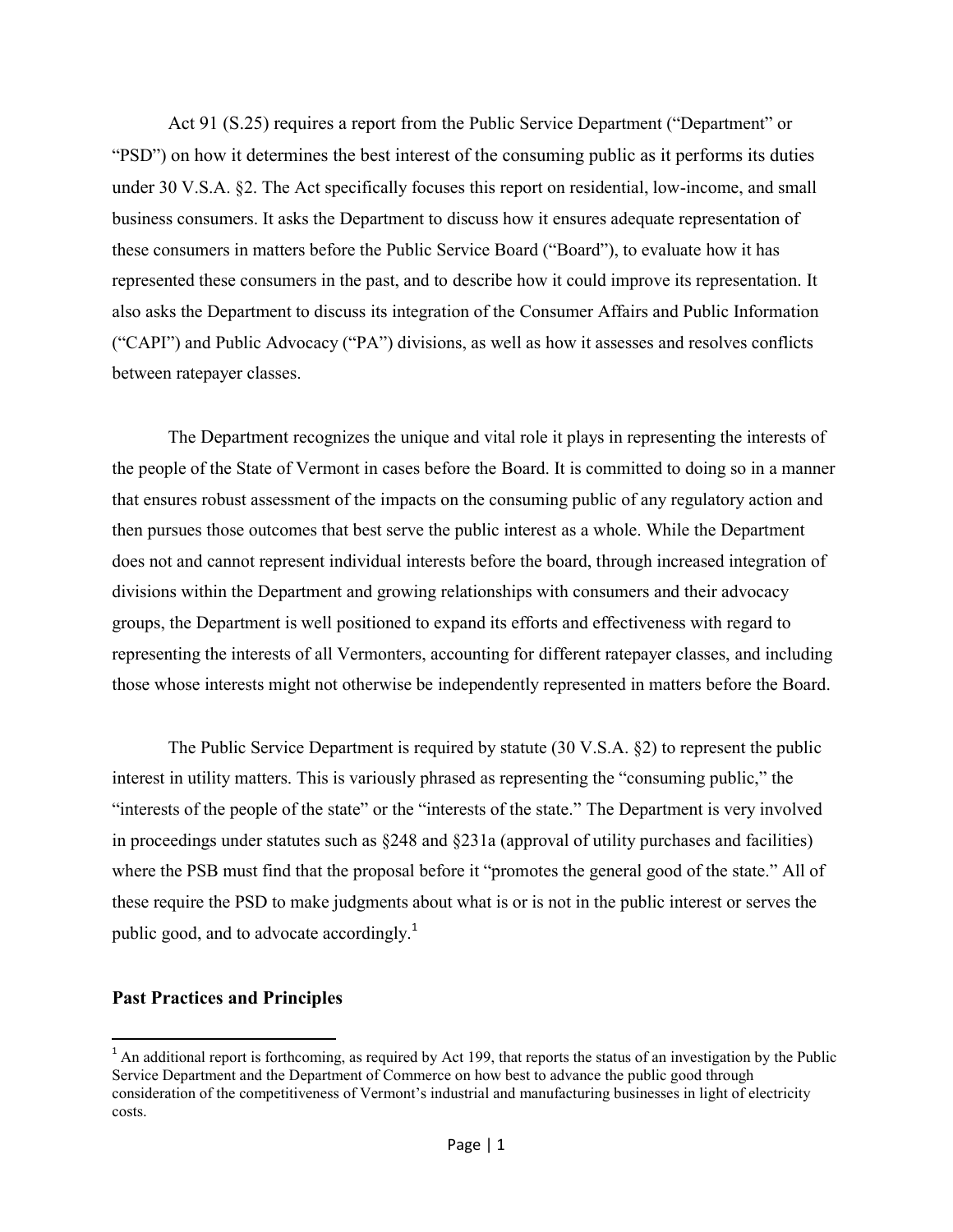There are a number of guideposts that inform the Department's judgments regarding the public good. These include state statutes, previous Board orders, comments received at public hearings, and public policies and goals developed within the executive branch. The Department's Comprehensive Energy Plan is an example of the integration of multiple sources of guidance, taken from dozens of meetings around the state and review and comment by stakeholder groups on multiple drafts, resulting in approximately 9000 public comments taken into consideration. In addition, there is a significant body of utility regulatory law developed over many decades and expressed in the rulings of many courts, including the U.S. Supreme Court, as well as in secondary sources such as treatises. These guideposts provide valuable direction on many issues, and, more importantly, set forth principles that guide decision-making on specific cases and questions. <sup>2</sup> The Department regularly consults these sources in the course of its representation of the public.

The Department is charged with representing all of the consuming public, which includes many different classes of customers as well as a broad diversity of opinion and interests. In most cases before the Public Service Board, the interests of different customer classes (e.g. residential, commercial, industrial) are not in conflict. All classes of customers have a fundamental shared interest in least-cost utility service.<sup>3</sup> In rate cases, where the utility's overall revenue requirement is determined, the interests of all consumers are fundamentally the same. Similarly, the interests of different customer classes do not generally differ in facility permitting cases under § 248.<sup>4</sup>

Where the interests of customer classes typically do conflict is in rate design cases, where the basic issue is how much of its authorized revenue a utility should collect from each customer class. It is not unusual to have particular interest groups (e.g. those representing ski areas, businesses, or industrial customers) intervene in those cases to advocate for lower rates for their members. In all such cases, the Department takes seriously its responsibility to represent all classes, but responds to

 $\overline{\phantom{a}}$ 

<sup>2</sup> The treatise perhaps most often cited is *Principles of Public Utility Rates* by James C. Bonbright. A summary presentation of those principles and their application to ratemaking can be found at http://www.naruc.org/International/Documents/Tariff%20Development%20II%20Rate%20Design%20final%20draf t%20ver%201%200.pdf.

 $3$  "Least-cost" in this context does not mean simply the cheapest rates, but has the meaning given in 30 V.S.A. § 218c – i.e. after considering safety, "the lowest present value life cycle cost, including environmental and economic costs . . . ." While this does not necessarily translate to lowest rates, if properly implemented it should result in the lowest utility bills.

 $4$  Different groups of customers, such as residents of a particular town, may have specific interests in a facility siting case, but this is not based on membership in a particular class of utility customers.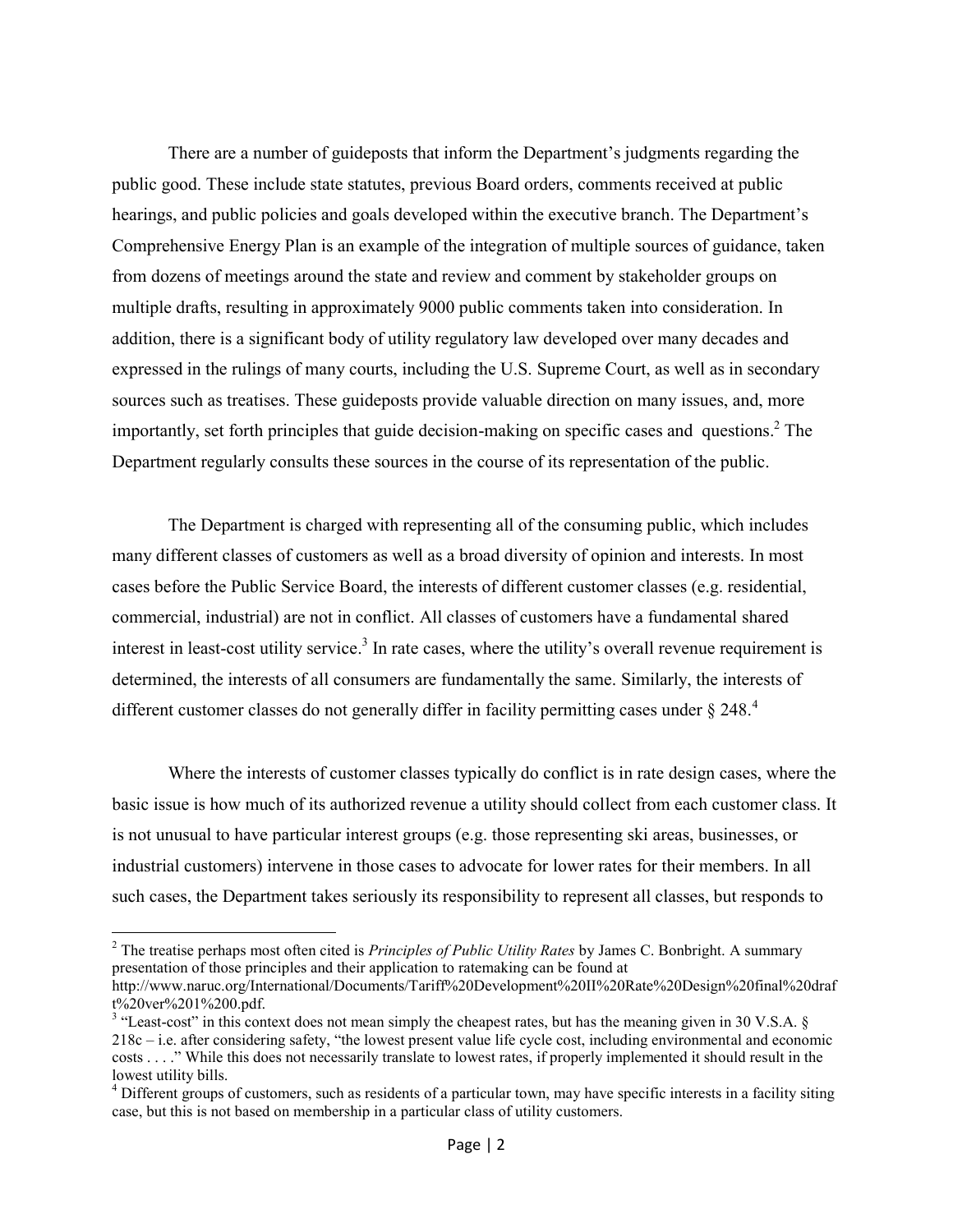the participation of other specific classes with heightened vigilance to ensure that the interests of classes without separate representation are not harmed.

Again, there are well-established principles of rate design that provide useful guidance. In this context, perhaps the most prominent is that the "cost causer pays." Studies are undertaken to determine which classes of customers require which investments or expenditures by the utility, in order to assign those costs – or an appropriate part of them – to those classes. For example, significant costs result from customer demand for service at peak times, when the most expensive electric generators are called upon to run. Analysis of loads and customer behavior can show which classes of customers demand the most service at peak times. Peak loads at mid-day could include demand from all classes, but a peak in the early evening would most likely be driven by residential demand, indicating that costs associated with this peak (such as required reserves of generating capacity to ensure reliable service) should be largely assigned to the residential class. For nonresidential customers, time-of-day rates may be found appropriate to directly relate costs to a specific customer's usage pattern. While it is true that rate design includes some judgment as well as science, objective studies and load data provide a solid basis for assigning costs based on causation. The Department's philosophy in such cases is to follow the data, and support a rate design that assigns rates fairly, according to costs of usage. Departure from this philosophy is generally due to statutory or policy direction, also developed through public processes.

## **Current Practices and Changes Going Forward**

The Department recognizes that not all ratepayer classes or stakeholder groups are equally able to retain counsel and experts to participate as parties in cases before the Board. Residential, lowincome, and small business consumers may especially find full participation in Board dockets to be infeasible. However, in its determination of the public interest, the Department ensures that it gives due consideration of the needs of these classes and groups. Without losing any of the principles or long-standing practices noted in the previous section, the Department has adjusted its organization and approach to give heightened consideration to these groups. To support its efforts, the Department listens to the needs of consumers by attending all public hearings held by the Board (many of which are statutorily required). To support involvement by stakeholder groups, the Department provides procedural information and assistance to those with questions. The Department also relies on long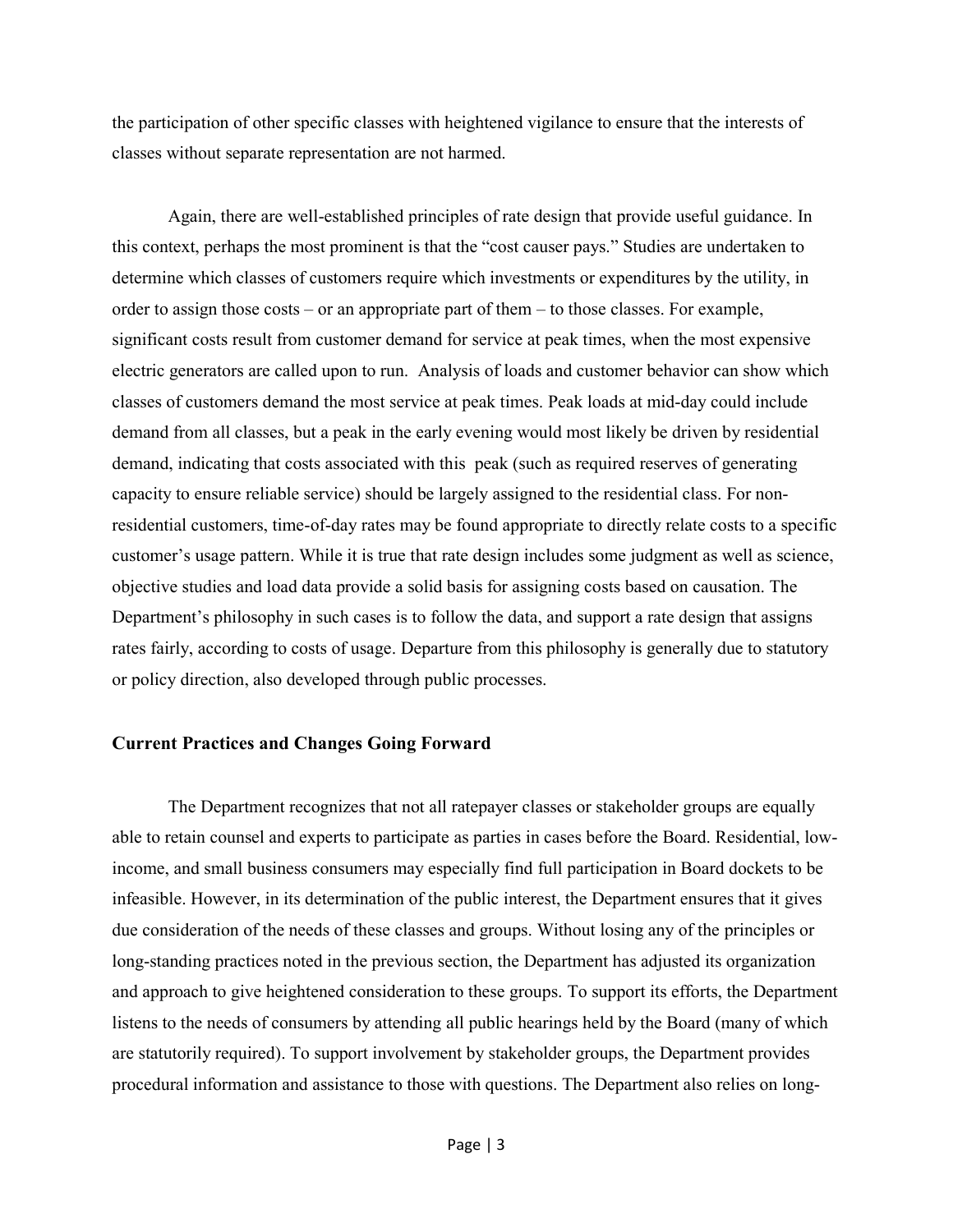standing relationships with advocacy organizations that speak to the needs of stakeholder groups, and is regularly contacted by representatives from such groups to express concerns on utility matters. The American Association of Retired Persons ("AARP"), the Vermont Grocers Association, and the Vermont Farm Bureau are just a few examples of the groups from which the Department receives input. In each case, the Department has taken seriously the input it received and incorporated their perspectives into its position on a particular matter.

Cases before the Board typically affect multiple ratepayer classes or constituency groups. These include general rate cases, as discussed above, or a §248 petition for approval of a proposed power contract. A tariff for net-metered solar systems can also affect multiple ratepayer classes due to the fixed infrastructure costs that utilities have historically charged customers based on their usage of the utility system. In addition, a Service Quality and Reliability Plan address a utility's performance on matters of import to all of its customers.

Other cases have a narrower scope of impact. A renewal of a Certificate of Public Good for a cable television operator mostly affects residential customers, with educational, governmental, and other public entities taking an interest as well. Further, cases addressing service disconnection practices or a tariff change to clarify costs of residential service work limits the field of impact to residential customers, but most significantly affects low-income consumers.

As was outlined above, the Department establishes its position on a case before the Board after careful review of the proposed action in light of long-standing principles of utility regulation and consumer protection, state policies, and PSB precedents. This process includes internal dialogue across divisions, as well as the growing practice of seeking consultation from outside advocates. This past spring, the Board reviewed the Electric Assistance Program run by Green Mountain Power. The Department worked collaboratively with AARP to review what was learned from the first year of the program and to determine what, if any, changes were needed to best respond to the needs that the program was designed to address. Several divisions within the Department, including CAPI, PA, and Finance & Economics participated in these discussions and worked together to develop recommendations to the Board.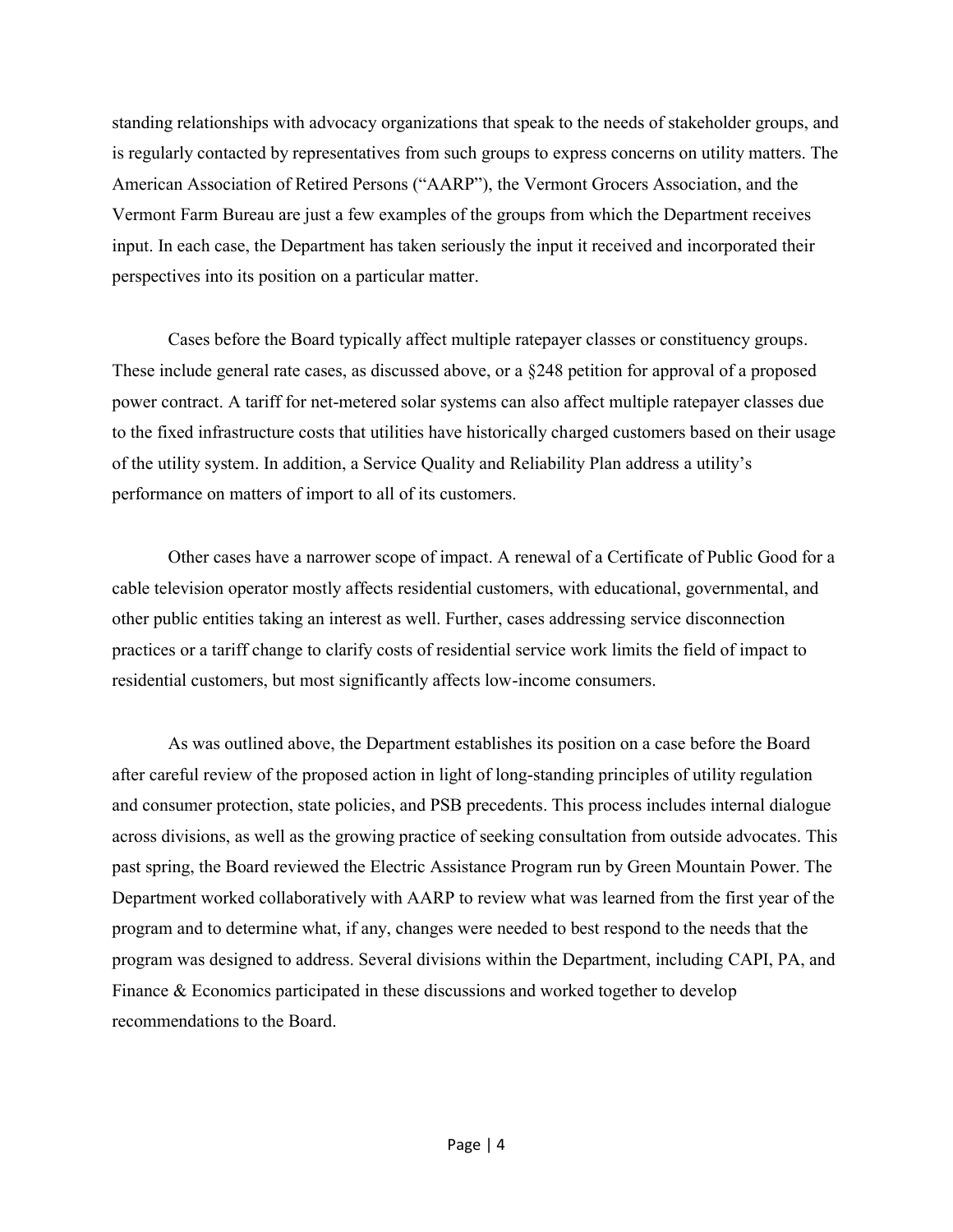Another recent filing to the Board was for a company's Terms and Conditions tariff. Upon receipt of the filing, the Department began its own review, including CAPI in the process. CAPI, then, brought to bear the awareness it has developed through its direct relationship with consumers as it reviewed the document. In this case, the utility had proposed removing language from its previous tariff that alerted customers to the fee charged for work done by the utility, should the need for the work be attributable to the customer and not to the utility. CAPI, having received complaints about service work resulting in fees about which they claimed to be unaware, worked closely with the PA division to develop a response to the filing that would protect the consumer from receiving unexpected bills. Specifically, one of its recommendations was that the utility be required to provide to the consumer an estimated cost of work to be performed. The utility agreed with the recommendations of the Department and revised their tariff filing.

The rate case of a different utility serves as another example of the link between consumer experiences, the relationship between the CAPI and PA divisions, and the Department's position on a case. In this example, consumer complaints brought to the CAPI division's attention brought to light actions by the utility that did not comply with Board Rules. Specifically, in one area of noncompliance, the utility would not allow customers to establish payment arrangements on overdue balances without physically visiting their office. CAPI brought this and other concerns to the PA division and the Department then negotiated, as part of the utility's rate case, specific steps the utility would be required to take to address the areas of noncompliance.

Recently, on a rate case affecting Vermont's largest utility, Green Mountain Power, the department investigated all aspects of the cost of service, advocating for the ratepayers, and arriving at a rate decrease more aggressive than any in the last decade. In determining its position, the department actively consulted with consumer groups, notably AARP in this instance.

A final recent example of a case to which the Department responded came to its attention prior to Board involvement. A couple of utilities, joining together in their work, proposed to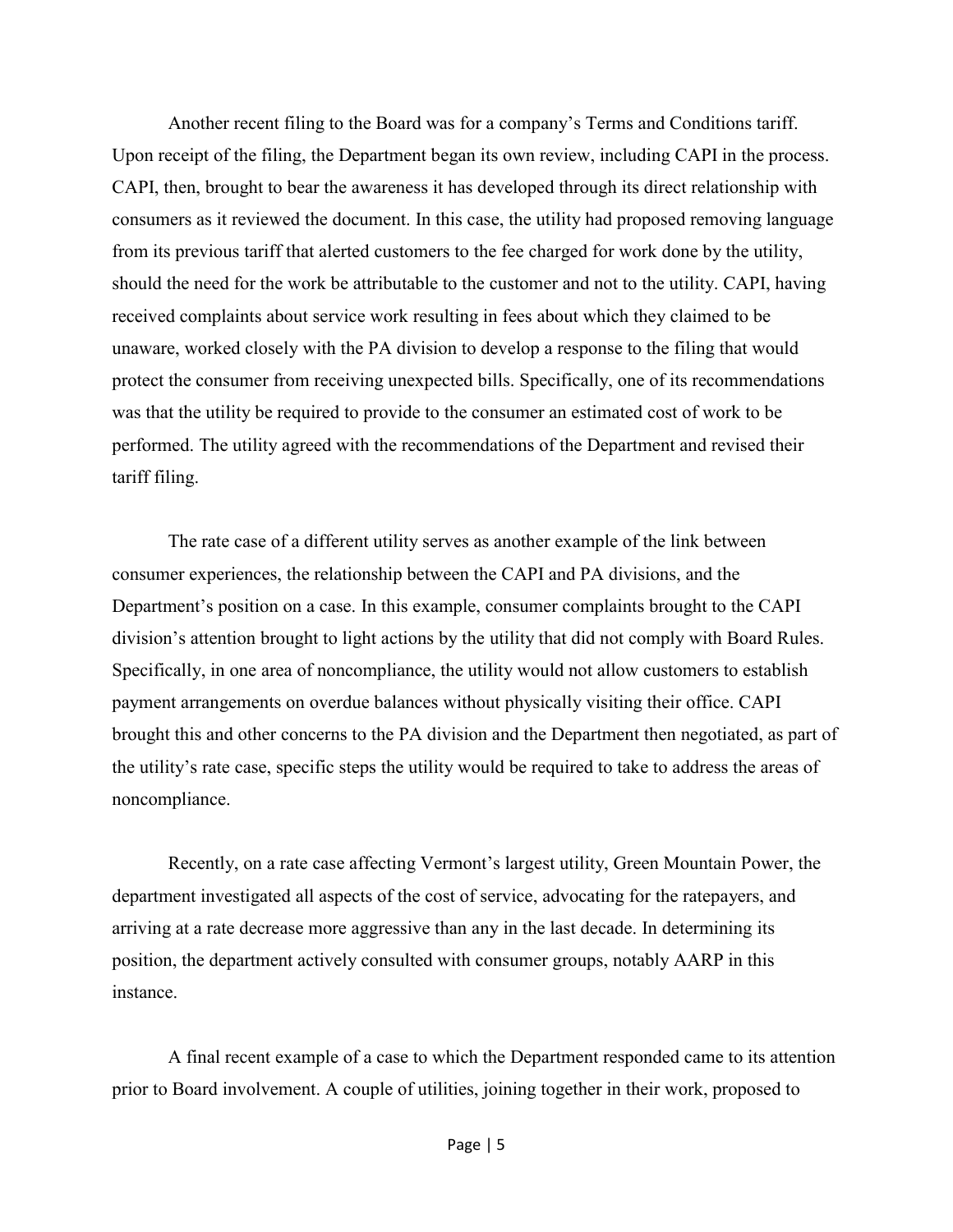begin offering customers the opportunity to pay their bill with a credit or debit card, without having to pay a fee, as had been the practice. While on the surface, this may seem like a clear beneficial service to the bill payers wishing to use credit cards, a key concern was what, if any, burden the utility would pass on to ratepayers, generally, by socializing the credit and debit card transaction fees charged by the third party processor. In the department's opinion, the original transaction fees proposed were too high, even though spread out over all ratepayers the cost would have been extremely small. The department engaged with the utilities to investigate other more cost-effective options. The PA, CAPI, and Finance & Economics divisions then worked closely to review any legal, consumer, and economic concerns the proposal stimulated. The Department required the utility to provide it with data that it could use to make this determination. The utilities revised their proposal and presented it to the Department for its feedback. The Department provided its final positive response to the utilities only after each of the divisions' questions had been answered and concerns satisfied.

As the examples above show, the Department is in an ongoing process of strengthening its external relationships with representatives of residential, low-income, and small business stakeholders. It has identified key contacts with whom to consult and will engage them as a "working group" on an as-needed basis. For example, Community Action agencies, Vermont Legal Aid, and Agencies on Aging may each provide valuable input into the needs of the low-income population. Likewise, the Vermont Women's Business Center, the Vermont Small Business Development Center, and the Vermont Chamber of Commerce have a keen awareness of the needs of small businesses in the State. The Department recognizes the expertise of such organizations and is committed to learning from them as it develops its positions.

The Department is also leveraging a strengthened internal capacity to attend to the needs of ratepayer classes that may not have separate representation. For six years, the CAPI division operated without its own director. The division focused its work on responding to consumer complaints, mediating resolutions to thousands of cases where a consumer and utility were at odds, and returning to, or saving consumers hundreds of thousands of dollars in the process. Without a director, though, the division had a limited capacity to participate in Board cases, work with PA division, and advocate, generally, for the consumer needs that it had identified. It was, thus, a significant step